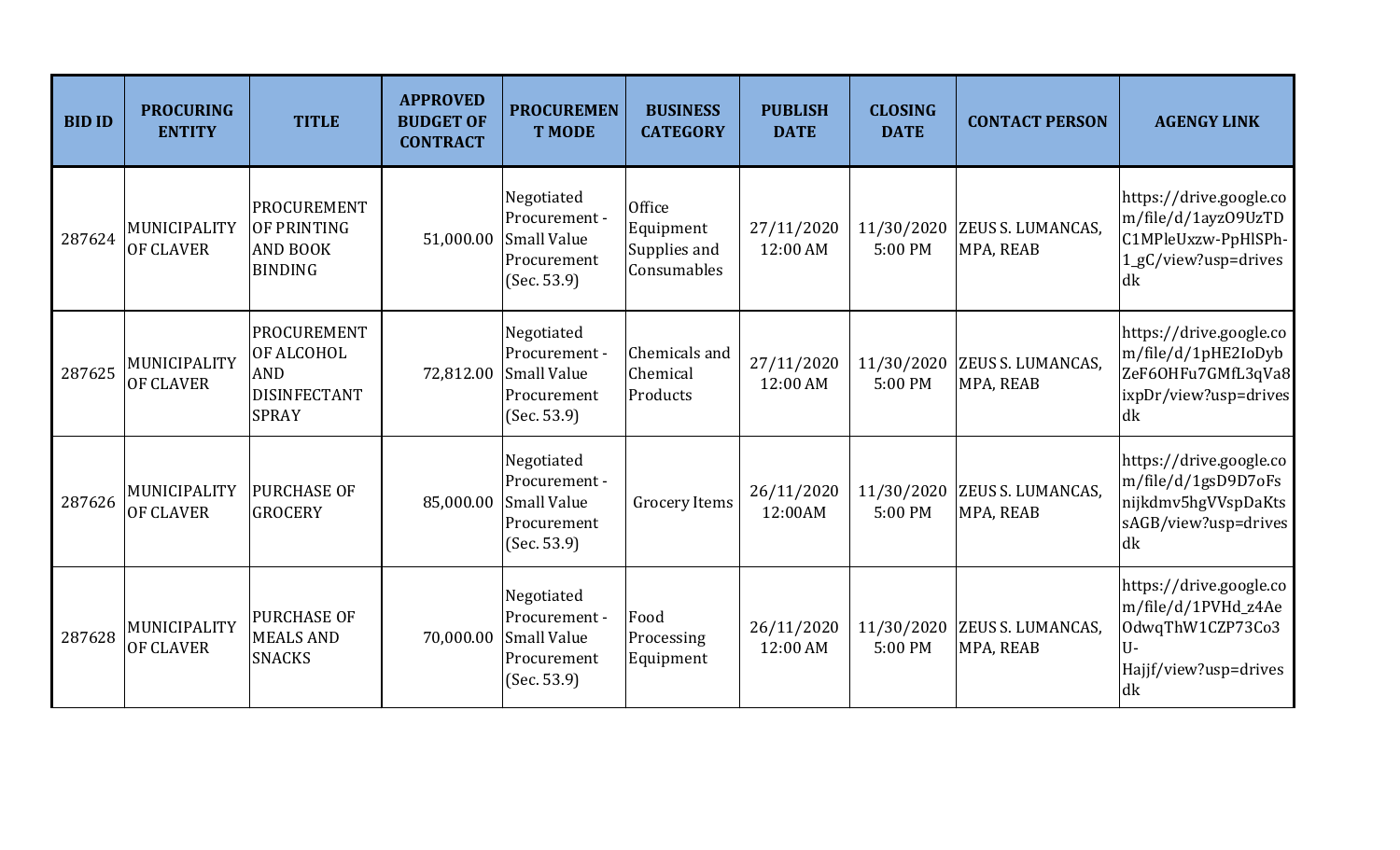| 287630 | MUNICIPALITY<br><b>OF CLAVER</b> | <b>PURCHASE OF</b><br><b>MEALS AND</b><br><b>SNACKS</b>          | 120,150.00 | Negotiated<br>Procurement -<br><b>Small Value</b><br>Procurement<br>(Sec. 53.9) | Food Stuff                                                  | 26/11/2020<br>12:00 AM | 11/30/2020<br>5:00 PM | ZEUS S. LUMANCAS,<br>MPA, REAB        | https://drive.google.co<br>m/file/d/1i76yJmpl5Q<br>wEdQu5qhWBnBZsQds<br>ZoIYJ/view?usp=drives<br>dk   |
|--------|----------------------------------|------------------------------------------------------------------|------------|---------------------------------------------------------------------------------|-------------------------------------------------------------|------------------------|-----------------------|---------------------------------------|-------------------------------------------------------------------------------------------------------|
| 287632 | MUNICIPALITY<br><b>OF CLAVER</b> | PROCUREMENT<br>OF FURNITURE                                      | 195,000.00 | Negotiated<br>Procurement -<br><b>Small Value</b><br>Procurement<br>(Sec. 53.9) | Furniture                                                   | 26/11/2020<br>12:00 AM | 11/30/2020<br>5:00 PM | ZEUS S. LUMANCAS,<br>MPA, REAB        | https://drive.google.co<br>$m/file/d/1N-$<br>sQrGggqPhSmWsIMnfS<br>VDh61VdneVY_/view?<br>usp=drivesdk |
| 287634 | MUNICIPALITY<br><b>OF CLAVER</b> | <b>PURCHASE OF</b><br><b>DIESEL</b>                              | 199,800.00 | Negotiated<br>Procurement -<br><b>Small Value</b><br>Procurement<br>(Sec. 53.9) | Fuels/Fuel<br>Additives &<br>Lubricants &<br>Anti Corrosive | 26/11/2020<br>12:00 AM | 11/30/2020<br>5:00 PM | ZEUS S. LUMANCAS,<br>MPA, REAB        | https://drive.google.co<br>m/file/d/1GjGn2KhuHj<br>ZyBOxruIkDEIQWNCU<br>maxB3/view?usp=driv<br>esdk   |
| 287635 | MUNICIPALITY<br>OF CLAVER        | <b>PURCHASE OF</b><br><b>GROCERY FOR</b><br><b>BUNDLE OF JOY</b> | 199,500.00 | Negotiated<br>Procurement -<br><b>Small Value</b><br>Procurement<br>(Sec. 53.9) | <b>Grocery Items</b>                                        | 26/11/2020<br>12:00 AM | 11/30/2020<br>5:00 PM | <b>ZEUS S. LUMANCAS,</b><br>MPA, REAB | https://drive.google.co<br>m/file/d/1suHoqRthB<br>UDR4mqf0YhDoLQSJaX<br>0VpaP/view?usp=drive<br>sdk   |
| 287637 | MUNICIPALITY<br><b>OF CLAVER</b> | <b>PURCHASE OF</b><br><b>ECO BAG</b>                             | 198,000.00 | Negotiated<br>Procurement -<br><b>Small Value</b><br>Procurement<br>(Sec. 53.9) | Packaging<br>Supplies and<br>Materials                      | 26/11/2020<br>12:00 AM | 11/30/2020<br>5:00 AM | ZEUS S. LUMANCAS,<br>MPA, REAB        | https://drive.google.co<br>m/file/d/1W0W5qYiz3<br>2YOCmdP9Y8bV_iSQYk<br>PKon/view?usp=drives<br>dk    |